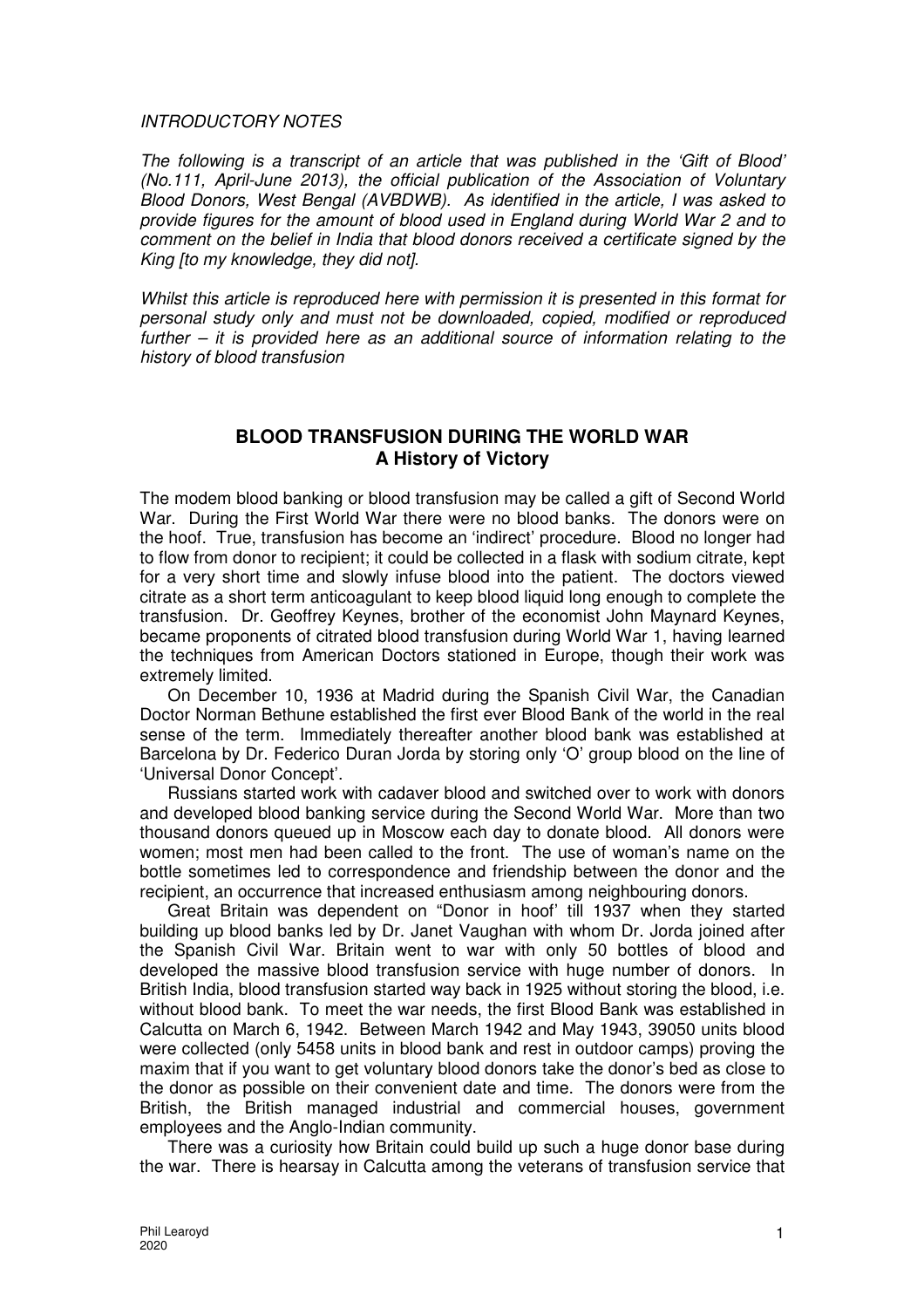during the war blood donors were presented with a certificate signed by the King George VI. AVBDWB research team wanted to corroborate the hearsay from their friends of the British Blood Transfusion Service. Mr. Robin Knight who referred the matter to the Honorary Historian of the British Blood Transfusion Society, Mr. Phil Learoyd, who provided the following material which might be of interest to the readers.

## **BRITISH BLOOD DONORS IN WORLD WAR II**

As far as the Red Cross was concerned, donors were mobilized in the same way during the war as before it, i.e. by means of having them on file and contacting them "as required" / "if available". This was apparently previously done either by telephone (which would have restricted contacting most people out of working hours as so few people actually had a phone then), but also according to some of the material published by Dame Janet Vaughan, the Red Cross also used drivers who went to the donor's address and presumably knocked on their door. I do know that they transported donors to hospital sites so that they could donate. During the war, recruitment was very much as it is today, using advertisement and 'celebrities'; there is a famous blood donor poster with Winston Churchill on it though there was very much more made of 'on street recruitment' as some of the wonderful photos from the time suggest.





There was of course initially no national centre compiling donor figures, other than the Red Cross and they were 'London biased' (as would be expected). As far as I am aware there were no 'National' figures compiled even though I am aware that other areas of the country had followed Percy Oliver's lead and set up local blood supplies, but I have no figures for these areas. The London Red Cross figures are not accurate either, especially for 1939, because the recording of donors stopped in September 1939 when war was declared; so the final annual figure for that year is an estimate. The following are figures published by the Greater London Red Cross Blood Transfusion Service, but Percy Lane's Red Cross service was never really properly operational during the war as this was taken over by the Army Blood Transfusion Service. Red Cross figures published by the Greater London Red Cross Blood Transfusion Service are as follows: 1939 - 5,645 donations; 1940 - 1,395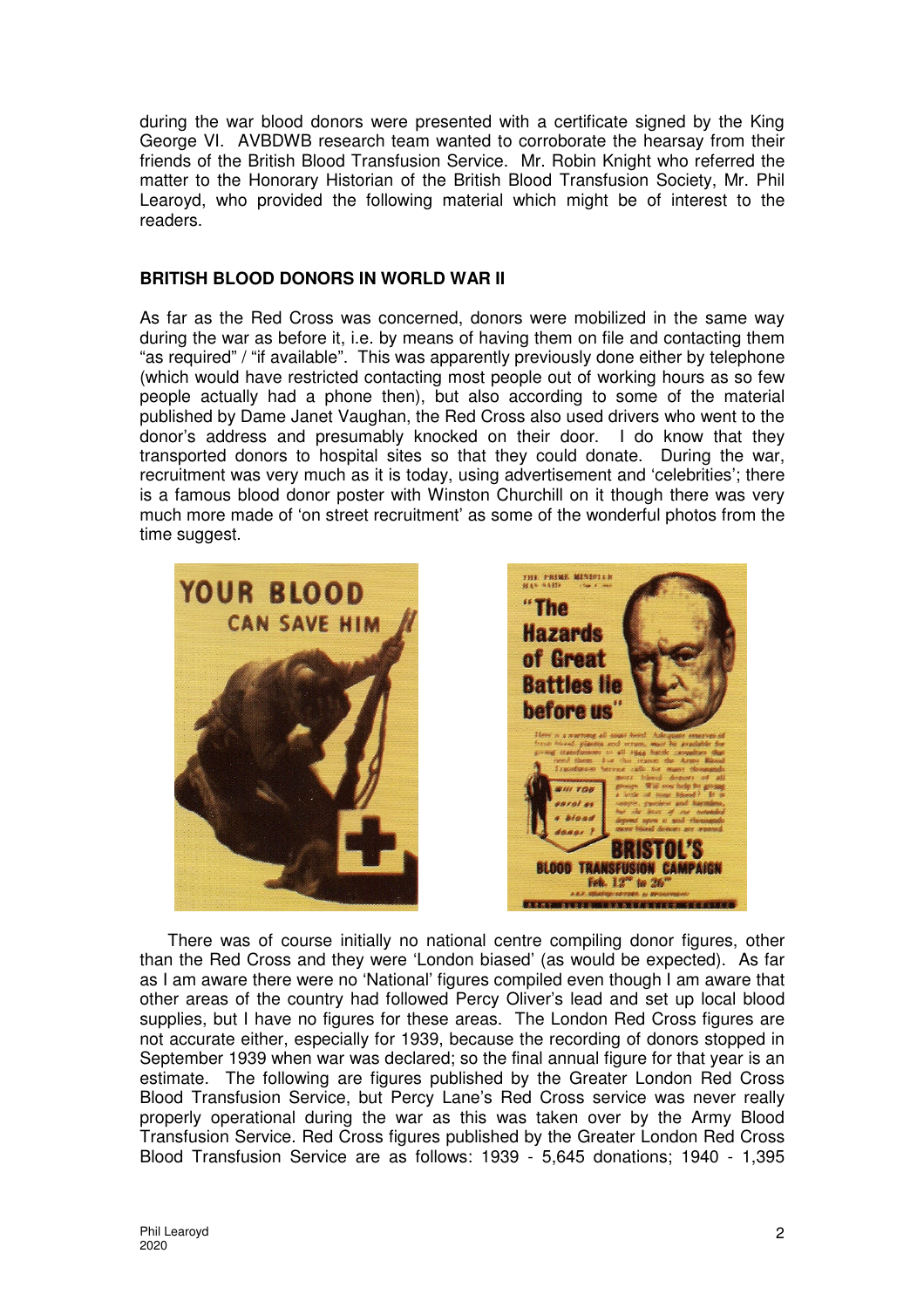donations; 1941 - 662 donations; 1942 - 1,011 donations; 1943 - 1,042 donations; 1944 - 1,308 donations; 1945 - 1,304 donations.

Published figures identify that in 1938, the last complete year prior to World War II, the Greater London Red Cross donor panel arranged for 5,638 donations, whereas in 1940, the first complete year of the war, the Army Blood Transfusion Service (ABTS) collected 33,856 units of blood! I am afraid that I do not have any other ABTS donation numbers for the other years of World War II.

The English system during the war was to equip Army Blood Supply Depots which acted as central blood collecting depots initially in the South West of England, which was believed to be far enough away from enemy aircraft. The initial expectancy was I believe to collect 100 units of blood per day, but I do know that by the end of the war this had increased to about 1,300 units per day! The donor panel of about 5,000 in 1939/1940 increased to over 230,000 by the end of 1942 and was over 500,000 by the end of the war. Harold Gunson published that just over 765,000 donors were bled during World War II.

There is a general assumption that plasma from the US was used extensively during the whole of the war. This was not the case. Initially US plasma was unfiltered and unfrozen! Even when filtered, much of the plasma sent from the US (i.e. at the end of 1940 early 1941) was infected by the time it reached the UK (presumably shipped un-refrigerated). This resulted in the MRC unit at Cambridge extending their work into freeze-dried plasma; the US of course did the same.

During 1942-43, 1,000 litres of serum and 2,500 litres of plasma were processed by the MRC unit. In fact, due to there being no air-raids during the first part of the war, it was not until May-June 1940 with the Dunkirk evacuation that transfusion was used in any sort of quantity in the UK. It was obviously during this same period that changes were being made to anticoagulants/storage solutions to refine what became known as Acid Citrate Dextrose (ACD). John Hess and Mike Thomas' paper in 2003 identify that the US initially wanted to use plasma substitutes but changed their minds when they actually treated casualties with whole blood!



Whole blood movement from the US to Europe increased towards the end of the war. During the last year of the war, 500,000 units of blood were sent in a 13 month period i.e. 2,000 units per day! Obviously the development of freeze dried small pooled plasma increased, but the US blood programme mainly produced whole blood both for transfusion and plasma production. I am afraid that I do not have any figures as to the amount of plasma (liquid/dried) sent from the US to Europe during the war, but the timing of the development of freeze dried plasma methodology would suggest to me that it was more used towards the end of the war. I do know that during the